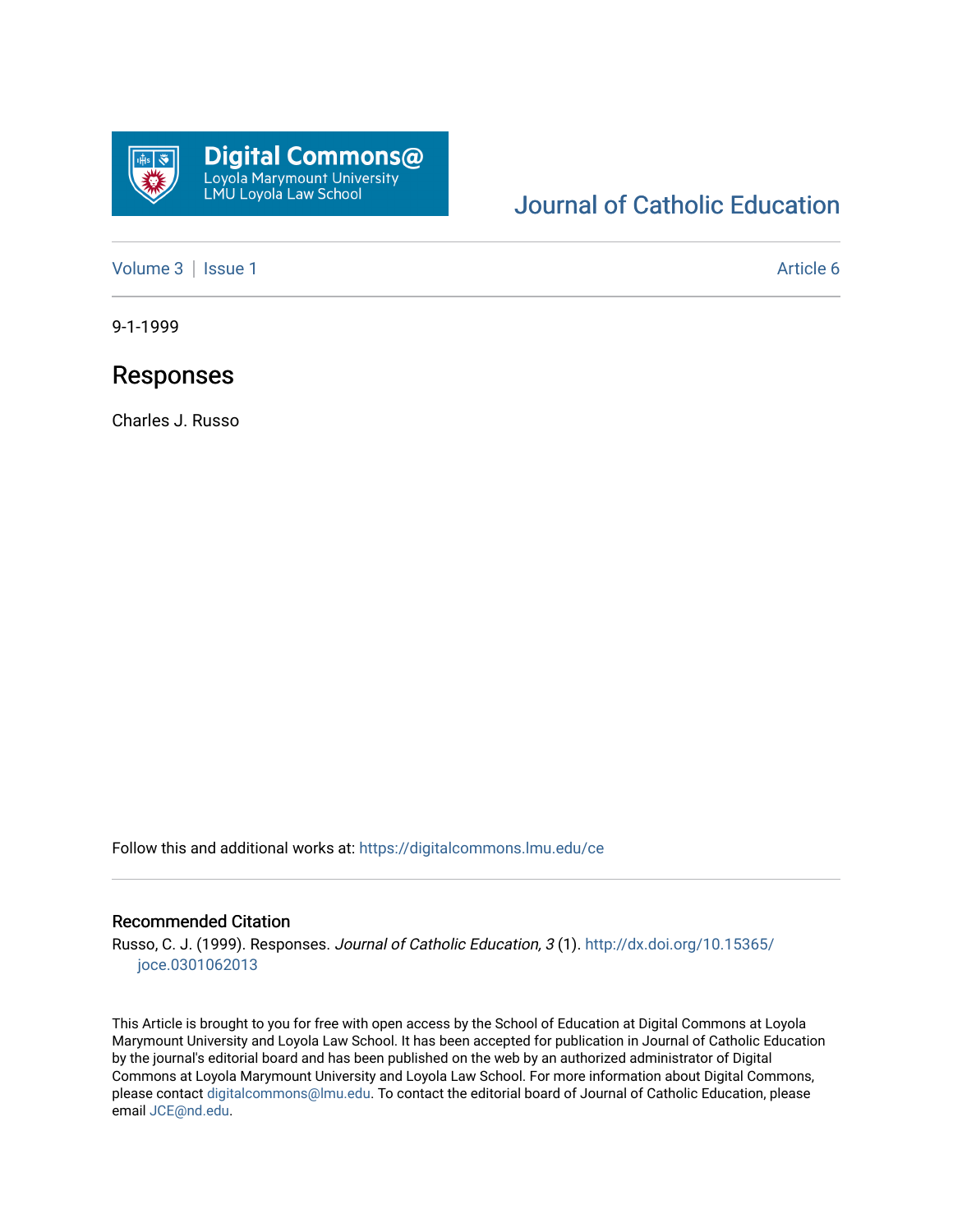# **AMERICAN EDUCATION'S CHANGING POLICY CONTEXT AND PRIVATE EDUCATION: A RESPONSE TO BRUNO V. MANNO**

**CHARLES J. RUSSO** *University of Dayton*

As interesting as Dr. Manno's (1997) paper is, he did not adequately<br>Aaddress his stated topic, The Financial, Legal, and Political Context of **address his stated topic.** *The Financial, Legal, and Political Context of Private Education.* **In fact, his presentation is more a campaign-style speech on reinventing public education than it is a research paper on nonpublic schools. Even so, there are at least four major areas where he could have improved his paper.**

**First, in his discussion about giving power to consumers. Dr. Manno writes that today's system of public education is governed and directed by two entities: school boards and central offices. The importance of boards and central offices notwithstanding, there are at least two other key players that he should have addressed: teachers' unions and the courts.**

**My own ambivalence about unions aside, one has only to look at the leadership that the late Albert Shanker, president of the American Federation of Teachers, and his successor, Sandra Feldman, have asserted on the national level along with Bob Chase, president of the National Education Association, in espousing school reform (Shanker, 1990). Moreover, local union leaders such as Adam Urbanski (1988) in Rochester, NY, have made major contributions in reshaping the face of American public education. Even if these labor leaders have been ahead of the rank and file membership in addressing vital issues such as school reform and teacher professionalism, it is important to acknowledge the central role that unions have played since they emerged as a force in the educational process in the early 1960s (Haar, Lieberman, & Troy, 1994). Further, as illustrated by the insightful works of**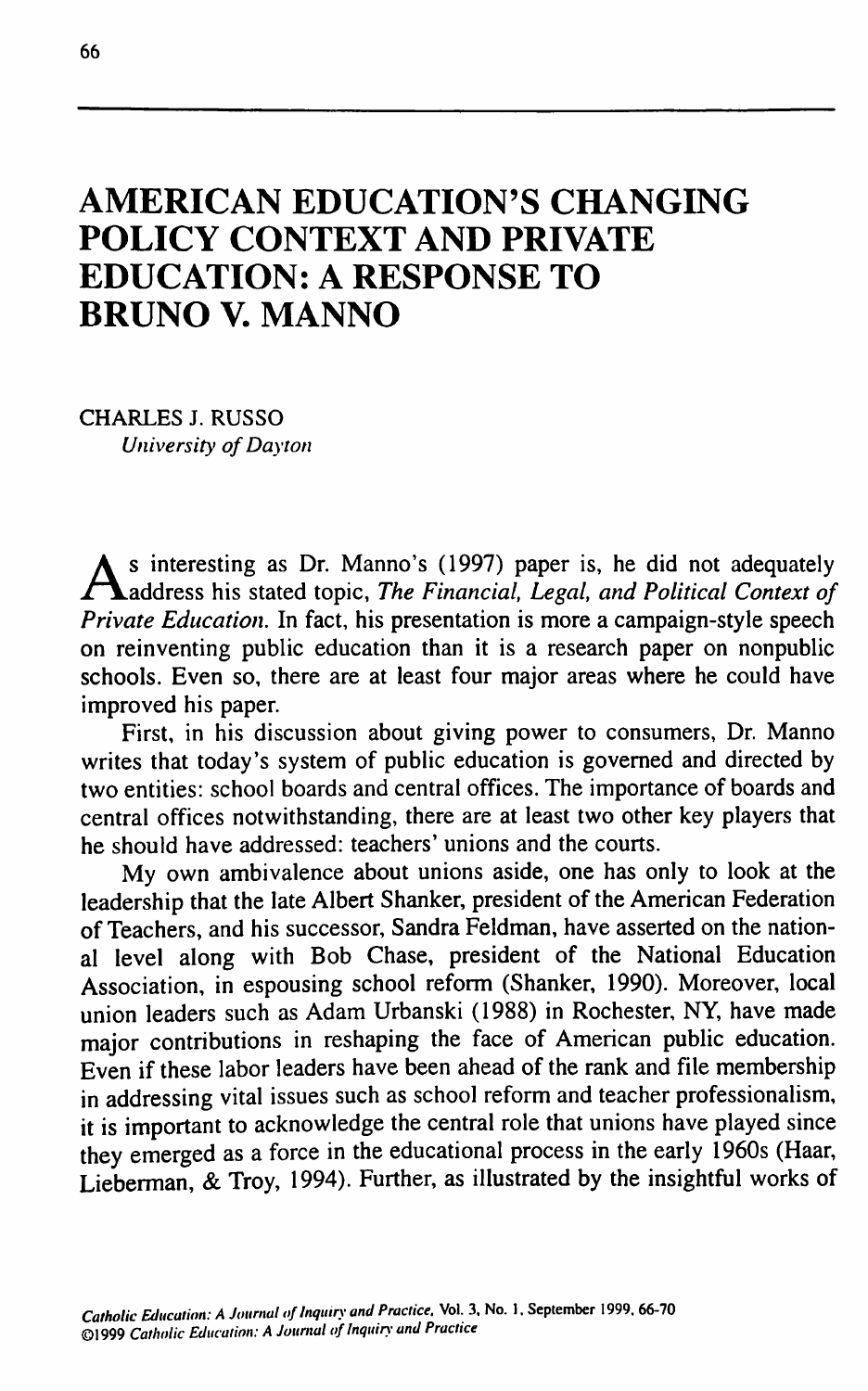**Kerchner and Mitchell (1988) and Kerchner and Koppich (1993), it is evident that any serious study of contemporary American public education must take the role of unions into account.**

**Even more than unions, the judicial system, beginning with the Supreme Court's monumental ruling in ordering an end to state-sponsored segregation in public schools in** *Brown* **v.** *Board of Education* **(1954), has asserted a major role in shaping the national and local debate on education, both nonpublic and public. The key role of the courts is even more pronounced as witnessed by the monumental struggles associated with the nominations of Robert Bork and Clarence Thomas to the Supreme Court. As legislatures appear to have abdicated their responsibility for "making the law" and the Court has taken on more and more quasi-legislative duties, each appointment to the Supreme Court has taken on added significance. Regardless of whether one believes in judicial restraint, wherein the Court is expected to interpret the law, or judicial activism, under which the Court adopts a free hand in shaping the law as it sees fit, there can be no doubt that the Court is at the center of formulating educational policy.**

**The role of the Court as a kind of super-legislature with clearly defined boundaries between and among its members was highlighted by the Court's recent decision in** *Agostini* **v.** *Felton* **(1997). In** *Agostini.* **which is discussed below, the Court split as expected (Russo & Osbome, 1997) when Justices Kennedy and O'Connor, its key centrists, joined the conservative bloc of Chief Justice Rehnquist and Justices Scalia and Thomas in trumping the Court's liberal wing of Justices Bryer, Ginsburg, Souter, and Stevens.**

**When discussing the maxim about money following the child, more commonly referred to as the child benefit test. Dr. Manno's paper would have benefited greatly had he spent more time on** *Agostini,* **wherein the Court reversed its earlier ban against the delivery of Title I services onsite to students in religiously affiliated nonpublic schools.** *Agostini* **is not only arguably the most important case to impact upon nonpublic schools since** *Lemon v. Kurtzman* **(1971), but also is the latest iteration of the child benefit test that began to emerge with the Supreme Court's 1947 decision in** *Everson* **v.** *Board of Education.* **In** *Everson,* **its first ruling on the merits of the Establishment Clause in a school setting, the Court permitted the State of New Jersey to reimburse parents of children in nonpublic schools for the cost of transportation to school. In** *Lemon* **the Court enunciated the tripartite purpose, effect, and entanglement test that has shaped virtually all subsequent cases dealing with aid to nonpublic schools. Clearly,** *Agostini* **promises to have a tremendous impact on the future of how federal programs are delivered in nonpublic schools (Osborne & Russo, 1997).**

**Second, the sections of the paper that focused on results and accountability overlooked at least two potential legal pitfalls associated with national testing. The first concern revolves around the Tenth Amendment. Insofar**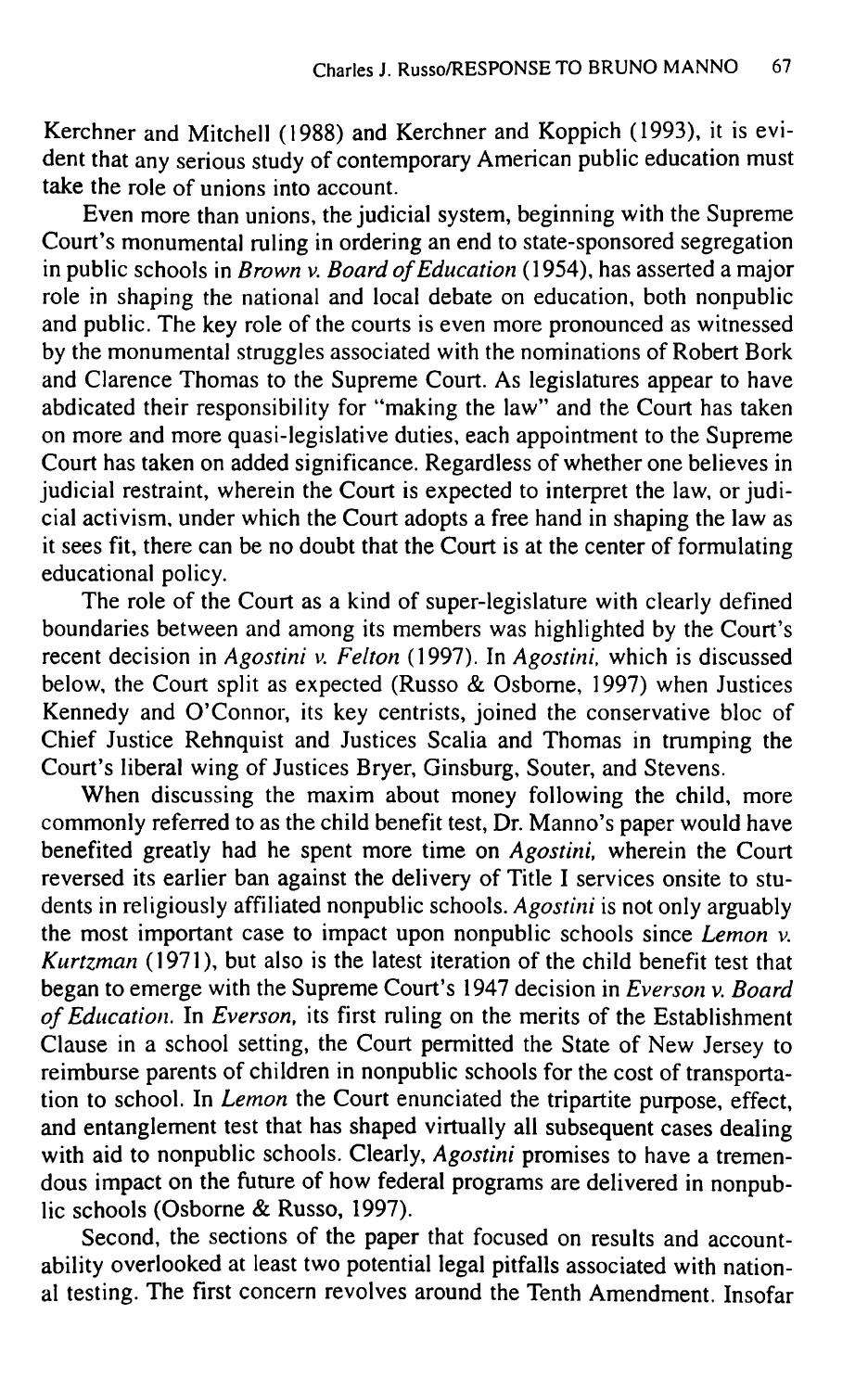**as education is a reserved power under the aegis of the state, the rationale that was present for federal involvement in desegregation** *(Brown* **v.** *Board of Education,* **1954) or special education (Individuals with Disabilities Education Act, 1997) is simply not present with regard to national testing. As such, educational leaders should be well advised about this serious reservation before inviting further federal involvement in education.**

**The second concern associated with testing raises three serious questions about such assessment. The first problem revolves around what is to be tested. President Clinton and others have called for testing in English and mathematics. But backers of testing have not spoken about social studies or science. Moreover, if social studies or English is tested, it remains to be seen who will control the content of the subject matter on the examination. As reflected by ongoing battles with advocates of political correctness in the curriculum, this can quickly become a major controversy. The second difficulty surrounds who will be tested. Yes, students are taking the test, but it is not evident whether these measures are subterfuges for measuring the effectiveness of teachers and parents. The third inquiry concerns whether assessment** will be conducted by means of standardized or authentic measures or combi**nations of these formats, each of which carries significant baggage.**

**In a related vein, the firestorm of legal controversy surrounding outcomes-based education is likely to be resurrected in the event that proponents of testing proceed with a plan that has not addressed these related concerns. Further, even if these differences can be resolved, it is unclear how the data will be used if parents, school personnel, policy makers, and others in the educational enterprise have not reached a consensus on this important question in advance.**

**The third major area where Dr. Manno needed to expand and clarify his thoughts revolved around school choice, especially in relation to vouchers and tuition tax credits or deductions. As attractive as the idea of vouchers may be, his reliance on the statement of Tribe that "given the existing doctrine about the separation of church and state, I do not see a serious First Amendment problem in a reasonably written voucher program" (p. 11) has yet to be borne out. In fact, pending appeals to the Supreme Courts of Ohio and Wisconsin respectively, voucher plans in Cleveland** *(Simmons-Harris* **v.** *Goff,* **1997) and Milwaukee** *(Jackson* **v.** *Benson,* **1997) have been struck down as unconstitutional. Yet, even if the statutes that gave rise to these programs are upheld. Dr. Manno did not address the adage that "control follows the dollar." In other words, many parents, including my wife and me, have enrolled our children in outstanding Catholic schools (Chaminade-Julienne High School and Holy Angels School in our case) because we share the religious values and attitudes that can be explicitly incorporated into the courses of study that our children receive. If the federal or state government were to provide direct financial assistance, there is the possibility that they may**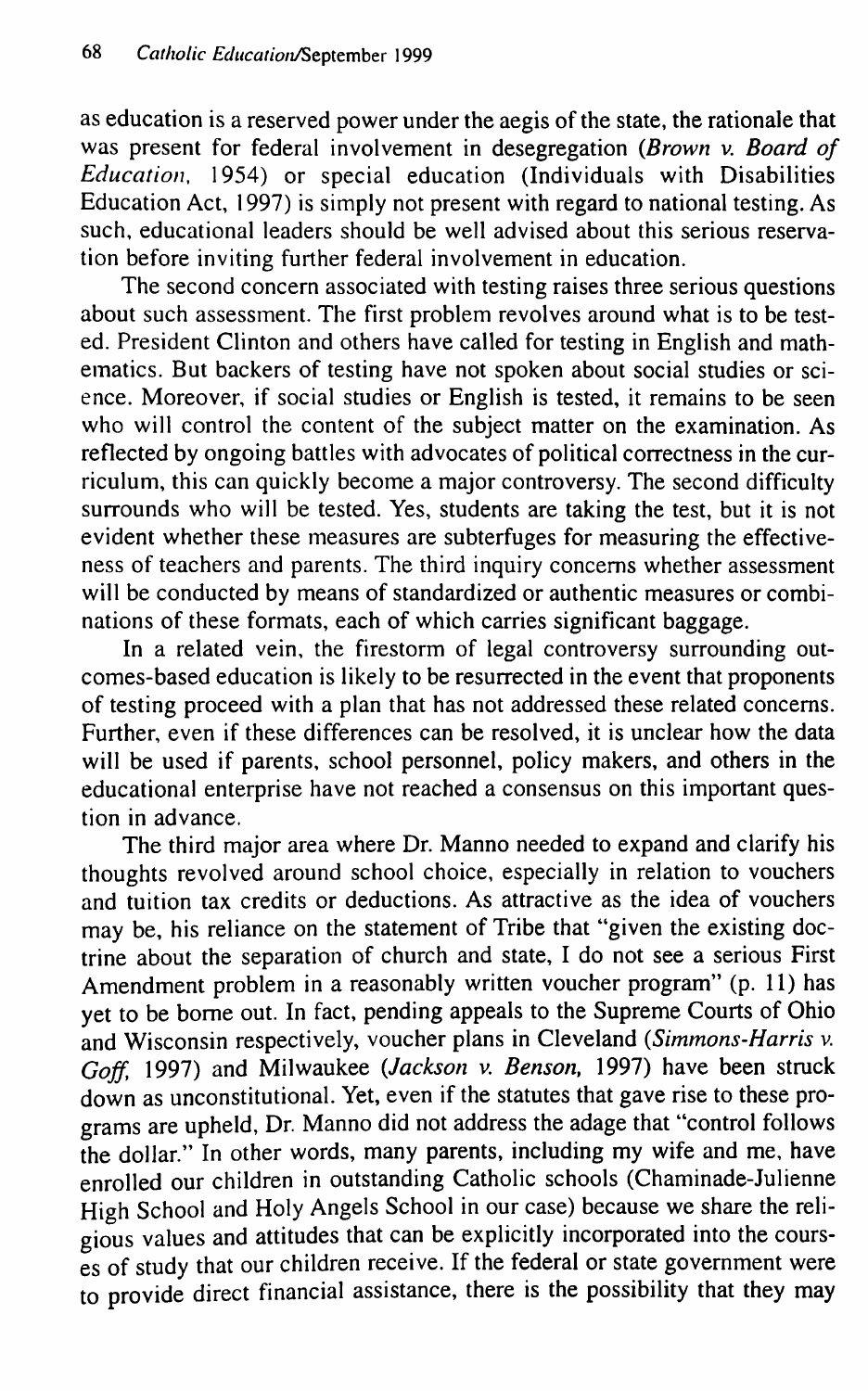**wish a larger voice in the way the schools are governed. My wife and I, undoubtedly along with many other parents, do not wish to risk compromising our schools in this manner.**

**Based on the Supreme Court's decision in** *Mueller* **v.** *Allen* **(1983) upholding the constitutionality of a law from Minnesota that granted state tax deductions for tuition, transportation, and books, this is an area that Dr. Manno should have explored in more detail. Even so, he was on the mark in stating that in light** *of Mueller,* **the fight for school choice is going to have to be waged on a state-by-state basis. Moreover, given the ease of documenting tax deductions, coupled with their relatively minimal impact on state coffers, this might be the better route to pursue, rather than tax credits, when seeking additional financial assistance for parents and schools.**

**As further evidence of the need to address educational change at the state level, the home schooling movement provides a good example of how a relatively small but highly mobilized group can change the law. A movement that educates anywhere from 500,000 to 1,500,000 children, depending upon whose estimates are relied upon, home schoolers have succeeded in raising the number of states with statutes from 2 in 1982 to at least 32 in 1996 (Russo & Gordon, 1996). If the parents of children in nonpublic schools displayed the same commitment to obtaining resources for education as their home school counterparts have to their movement, then they would already have obtained the equity and aid that they seek.**

**Fourth, in light of his calls to deregulate education in order, as he puts it, to be more "consumer-oriented," Dr. Manno's analysis creates an unresolved tension. Not only does he fail to offer an adequate explanation of how deregulation will help to make education more responsive to market forces, but he also sets conflicting expectations relative to educators and students. On the one hand, he argues that the recruitment of educators should not be limited to graduates of university-based training programs. Rather, he suggests that "individuals with sound character who know their subjects, want to teach children, and are willing to work with master teachers to learn the art and craft of teaching should be permitted to teach and administer in the new American public school" (p. 13). Yet, on the other hand, he has spoken of the need to increase measures of student learning.**

**Dr. Manno's focus is ironic. It strikes me as odd that he wishes to up the ante on students (a reasonable proposition in itself), but is willing to hire individuals who have not undergone appropriate professional development to lead and teach in the schools. Clearly, American colleges and universities can do a better job in preparing teachers and administrators. However, Dr. Manno failed to make a cogent argument to justify his proposition that schools should be free to employ individuals who lack appropriate professional backgrounds.**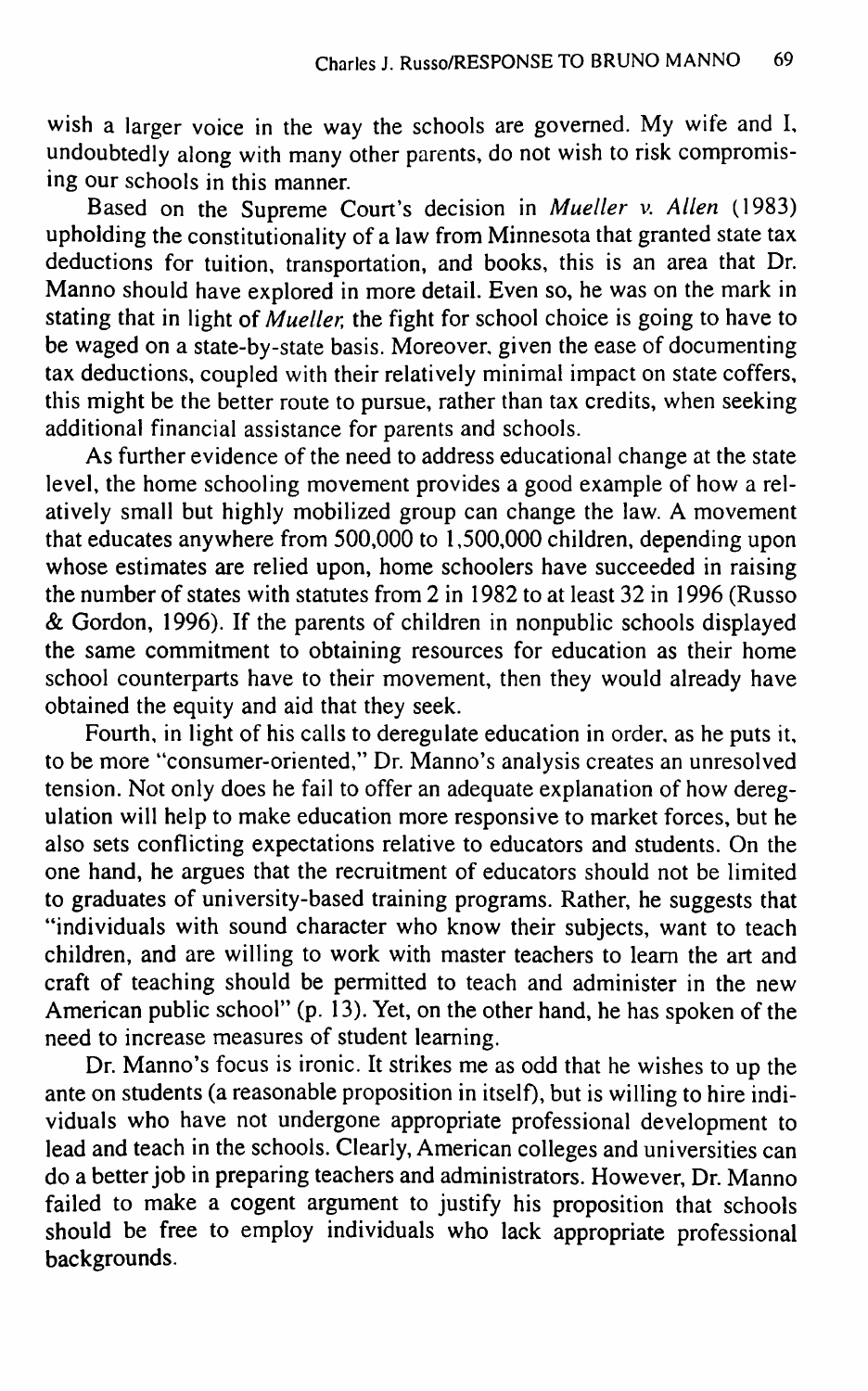**In sum, regardless of whether we agree with each other on the future shape of nonpublic education, it is critical to discuss this topic of vital importance because the shape that it takes will impact upon our personal, and our nation's, most precious resource, our children.**

## **REFERENCES**

- Agostini v. Felton. 117 S. Ct. 1997 (1997).
- Brown v. Board of Education. 347 U.S. 483 (1954).
- Everson v. Board of Education, 330 U.S. 1 (1947).
- Haar, C, Lieberman, M., & Troy, L. (1994). *The NEA and AFT: Teacher unions in power and politics.* Rockport, MA: Pro Active Publications.
- Individuals with Disabilities Education Act, 20 U.S.C.A. § 1400 et seq. (1997).
- Jackson v. Benson, 1997 WL 476290 (Wis. Ct. App. Aug. 22, 1997).
- Kerchner, C. T.. & Koppich, J. E. (1993). *A union of professionals: Labor relations and educational reform.* New York: Teachers College Press.
- Kerchner, C. T, & Mitchell, D. E. (1988). *The changing idea of a teachers' union.* London: Falmer Press.
- Lemon v. Kurtzman, 403 U.S. 602 (1971).
- Manno, B. V. (1997, November). *American education's changing policy context: What does it mean for private education?* Paper presented at the National Research Conference on Private Schools, Dayton, OH.
- Mueller v. Allen, 463 U.S. 388 (1983).
- Osborne, A. G., & Russo, C. J. (1997). The ghoul is dead, long live the ghoul: Agostini v. Felton and the delivery of Title I services in nonpublic schools. *Education Law Reporter,* 777(3), 781-797.
- Russo, C. J.. & Gordon. W. M. (1996). The law of home schooling: The in-house alternative. *School Business Affairs, 62{* 12), 16-20.
- Russo, C. J., & Osborne, A. G. (1997). Agostini v. Felton: Is the demise of the ghoul at hand? *Education Law Reporter.* 776(2), 515-529.
- Shanker, A. (1990). The end of the traditional model of schooling—and a proposal for using incentives to restructure our public schools. *Phi Delta Kappan,* 77(5), 344-357.
- Simmons-Harris v. Goff, 1997 WL 217583 (Ohio Ct. App. May 1, 1997).
- Urbanski, A. (1988). The Rochester contract: A status report. *Educational Leadership, 460),* 48-52.

*Charles J. Rus.w, M.Diw. J.D., Ed.D.. is professor in the Department of Educational Administration in the School of Education and fellow in the Center for fnternational Programs at the University of Dayton.* Correspondence concerning this article should be addressed to Charles J. Russo, Ed.D., Department of *Educational Administration. University of Dayton, 300 College Park, Dayton, OH 45469-0534.*